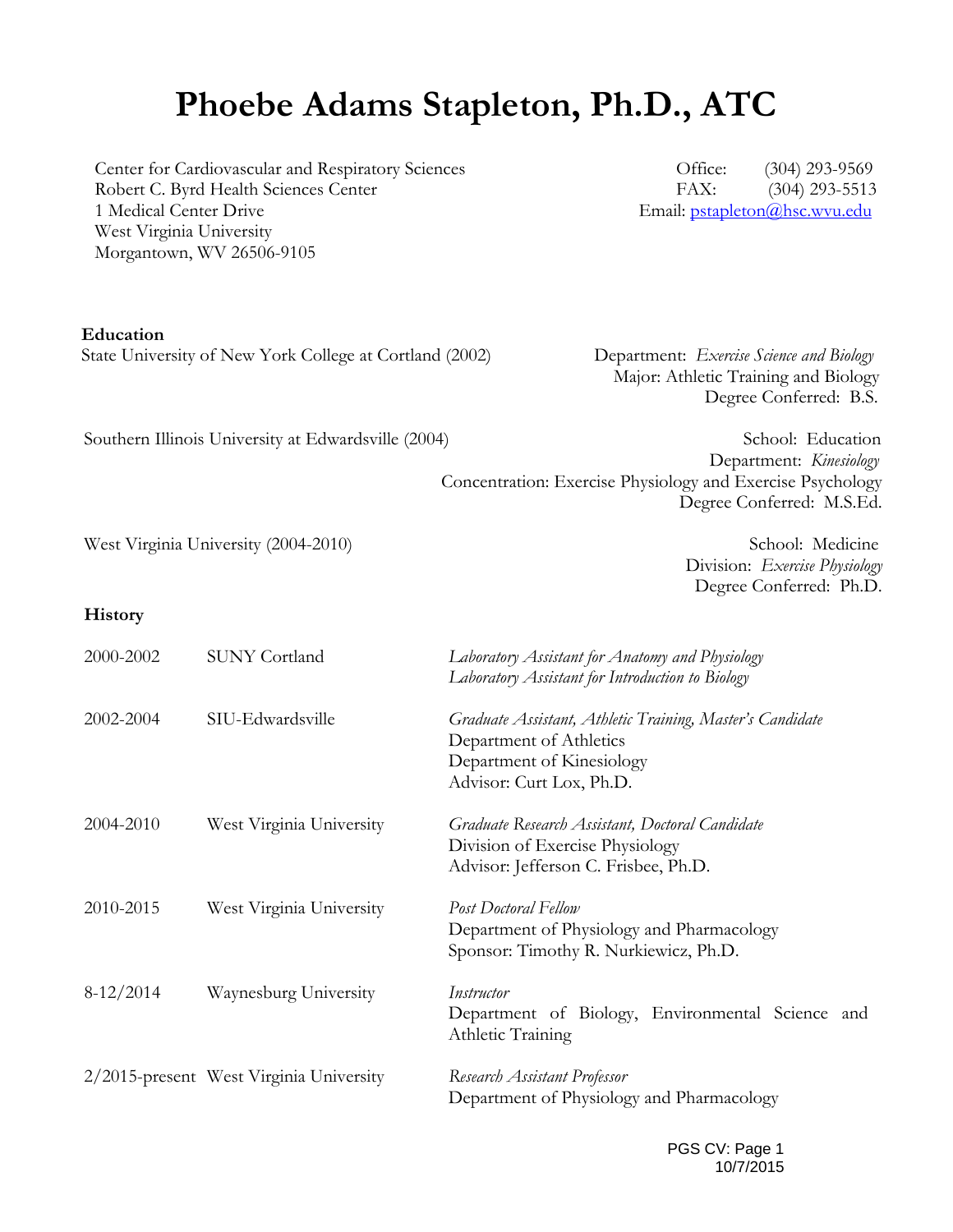## **Research Interests and Activities**

- o Structural and functional microvascular changes associated with pregnancy, hypercholesterolemia, obesity, metabolic syndrome (vascular pathology).
- o Impact and toxicokinetics of material and/or pharmaceutical exposures on systemic microvascular function (theranostics, cardiovascular toxicology and nanotoxicology).
- o Exercise as medicine to treat lifestyle co-morbidities (exercise physiology).

#### **Extramural Research Support - COMPLETED** 3/2013-12/2015

o Vascular Consequences of Multi-Walled Carbon Nanotube Exposure 1F32 ES023435 -01A1, National Research Service Award (PI, 100% effort) National Institute of Environmental Health Sciences Total Costs: \$161, 802

#### **Extramural Research Support – CURRENT** 2/2015-2020

o Mitochondrial Mechanisms, Microvascular Function, and Gestational Nanotoxicology 1K99ES024783-01, Pathway to Independence Award National Institute of Environmental Health Sciences Total Costs: currently \$922,100

# **Awards/Achievements**

|         | $\circ$                                                                                    | Young Investigator Travel Award to attend NIH Conference Small Blood Vessels: Big Health<br>Problems?, The Microcirculation Society | 2014                               |
|---------|--------------------------------------------------------------------------------------------|-------------------------------------------------------------------------------------------------------------------------------------|------------------------------------|
|         |                                                                                            | Best Postdoctoral Publication Award, Postdoctoral Assembly, SOT                                                                     | 2014                               |
|         | $\circ$                                                                                    | O<br>Outstanding Postdoctoral Fellow, Nanotoxicology Specialty Section, SOT                                                         |                                    |
|         | $\circ$                                                                                    | EJ Van Liere Research Symposium, WVU, (1st Place)                                                                                   | 2014<br>2014                       |
|         | $\circ$                                                                                    | Alleghany-Erie Society of Toxicology Postdoctoral Travel Award                                                                      | 2013                               |
|         | Postdoctoral Achievement Award, Women in Toxicology SIG, SOT                               |                                                                                                                                     | 2013                               |
|         | $\circ$                                                                                    | $\circ$<br>EJ Van Liere Featured Postdoctoral Fellow, WVU                                                                           |                                    |
|         | DMT Postdoctoral Travel Award; Cardiovascular Toxicology Specialty Section, SOT<br>$\circ$ |                                                                                                                                     | 2013<br>2012                       |
|         | $\circ$                                                                                    | EJ Van Liere Research Symposium, WVU, (1st Place)                                                                                   | 2012                               |
|         | $\circ$                                                                                    | EJ Van Liere Research Symposium, WVU, (2nd Place)                                                                                   | 2011                               |
|         | $\circ$                                                                                    | WVU Graduate Student Travel Award                                                                                                   | 2009                               |
|         | $\circ$                                                                                    | Kappa Delta Pi                                                                                                                      | 2001                               |
|         | $\circ$                                                                                    | Beta Beta Beta                                                                                                                      | 2001                               |
|         | $\circ$                                                                                    | Dean's List                                                                                                                         | Spring1999, Spring 2000, Fall 2001 |
|         | $\circ$                                                                                    | Deo B. Colburn Education Foundation Scholarship                                                                                     | 1997-2001                          |
|         |                                                                                            | Positions/Service                                                                                                                   |                                    |
| $\circ$ |                                                                                            | President, Alleghany-Erie Regional Chapter of the Society of Toxicology                                                             | $6/2015$ -present                  |
| $\circ$ |                                                                                            | Member, Awards Committee, Women in Toxicology SIG, SOT                                                                              | $6/2015$ -present                  |
| $\circ$ |                                                                                            | Member, AHA Vascular Endo Bio 3 study section                                                                                       | $4/2015$ -present                  |
| $\circ$ |                                                                                            | Judge, EJ Van Liere Research Symposium, WVU                                                                                         | 2/2015                             |
| $\circ$ |                                                                                            | Member, Membership Committee, The Microcirculation Society                                                                          | $5/2014$ -present                  |
| $\circ$ |                                                                                            | President-Elect, Alleghany-Erie Regional Chapter, SOT                                                                               | $5/2014 - 5/2015$                  |
| $\circ$ |                                                                                            | Postdoctoral Representative, Women in Toxicology SIG, SOT                                                                           | $4/2013 - 5/2015$                  |
| $\circ$ |                                                                                            | Fellows' Choice Visiting Speaker Committee, CCRC, WVU                                                                               | $3/2013$ -present                  |
| $\circ$ |                                                                                            | Founder and Coordinator, "Coffee and Dialogue" Program,                                                                             |                                    |
|         |                                                                                            | WVU Phys. and Pharm. Dept.                                                                                                          | 2012-2014                          |
| $\circ$ |                                                                                            | President (and founding member), Postdoctoral Assembly, WVU HSC                                                                     | 2012-2014                          |
| $\circ$ |                                                                                            | Postdoctoral Representative, Alleghany-Erie Regional Chapter SOT                                                                    | 2011-2013                          |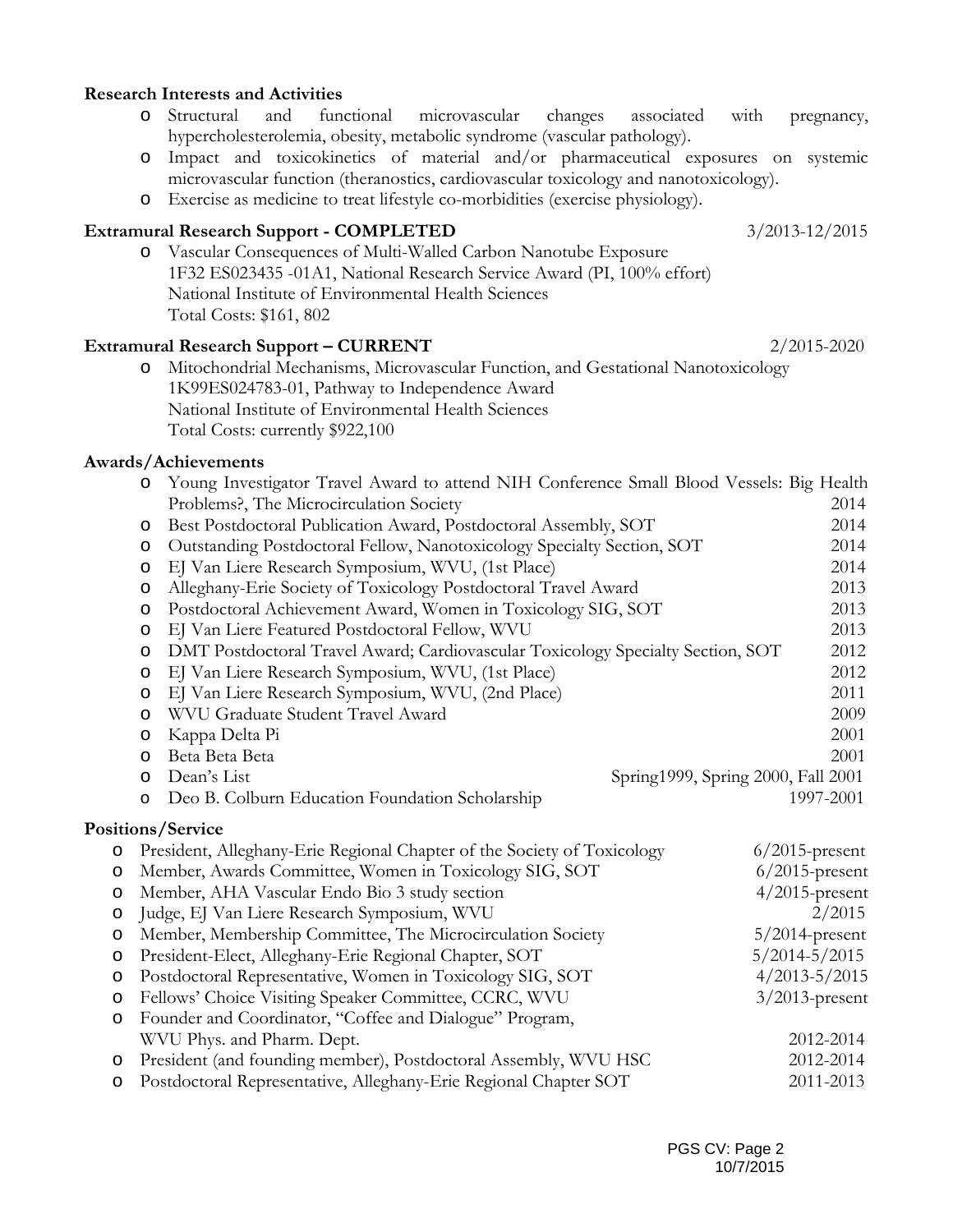## **Invited Symposia**

- o Rutgers University, Environmental and Occupational Health Sciences Institute, Piscataway, NJ (2015): "*Gestational xenobiotic exposures: microvascular implications for the dam, fetus, and adulthood"*
- o 10<sup>th</sup> World Congress for Microcirculation, Microvascular plasticity and developmental priming: impact on human health Symposium, Kyoto, Japan. (2015): "*Gestational xenobiotic exposures: microvascular implications for the past, present, and future.*"
- o Louisiana State University, School of Veterinary Medicine, Department of Comparative Biomedical Sciences, Baton Rouge, LA (2015): "*Gestational xenobiotic exposures: microvascular implications for the past, present, and future"*
- o Quantifying Exposure to Engineered Nanomaterials (QEEN) from Manufactured Products Addressing Environmental, Health, and Safety Implications Workshop, Arlington, VA. Session 205A: Exposure Studies in Gaseous Media and roundtable discussion (2015): "*Microvascular implications of nanoparticle inhalation.*"
- o WVU, Graduate Student Organization Symposium and Panel, Morgantown, WV. Post-Doctoral Adventures (2015): "*I didn't want to put goats on a treadmill...*"
- o Federation of American Societies for Experimental Biology (FASEB), Boston, MA. American Society for Pharmacology and Experimental Therapeutics (ASPET) Symposium - Nanotoxicology: Small particles, big concerns (2015): "*Vascular consequences of nanomaterial exposure: From the heart to the fetus.*"
- o WVU, Department of Physiology and Pharmacology, Morgantown, WV. (2014): "*Vascular consequences of engineered nanomaterial exposure: Looking to the future".*
- o East Carolina University, Department of Physiology, Greenville, NC (2014): "*Vascular consequences of engineered nanomaterial exposure: Looking to the future*".
- o Waynesburg University, Department of Biology, Environmental Science, and Athletic Training, Waynesburg, PA (2014): "*I didn't want to put goats on a treadmill...*"
- o WVU, IRT3 Meeting, NanoSAFE, Morgantown, WV. (2014): "*Gestational engineered nanomaterial exposure*".
- o WVU, EJ Van Liere Research Symposium, School of Medicine, Morgantown, WV. (2013): "*Gestational engineered nanomaterial exposure: maternal, fetal, and future outcomes.*"
- o National Institute for Occupational Safety and Health, Cardiovascular Interest Group, Morgantown, WV (2013): "*Engineered nanomaterials: Altered routes of exposure and special populations*."
- o WVU, Center for Cardiovascular and Respiratory Sciences, School of Medicine, Morgantown, WV. (2013): *"Vascular consequences of engineered nanomaterial exposure: Where to go from here?"*
- o WVU, NanoSAFE, Research Experiences for Undergraduates in Multifunctional Materials, Morgantown, WV. (2013): "*Assessment of microvascular toxicity after engineered nanomaterial exposure*".
- o State University of New York at Cortland, SUNY Cortland Sports Medicine Symposium, Cortland, NY. (2012): "*I didn't want to put goats on a treadmill...*"
- o West Virginia University (WVU), School of Medicine, Center for Cardiovascular and Respiratory Sciences, Morgantown, WV. (2011): "*Multi-walled carbon nanotube inhalation and sub-epicardial arterioles: a time course study*"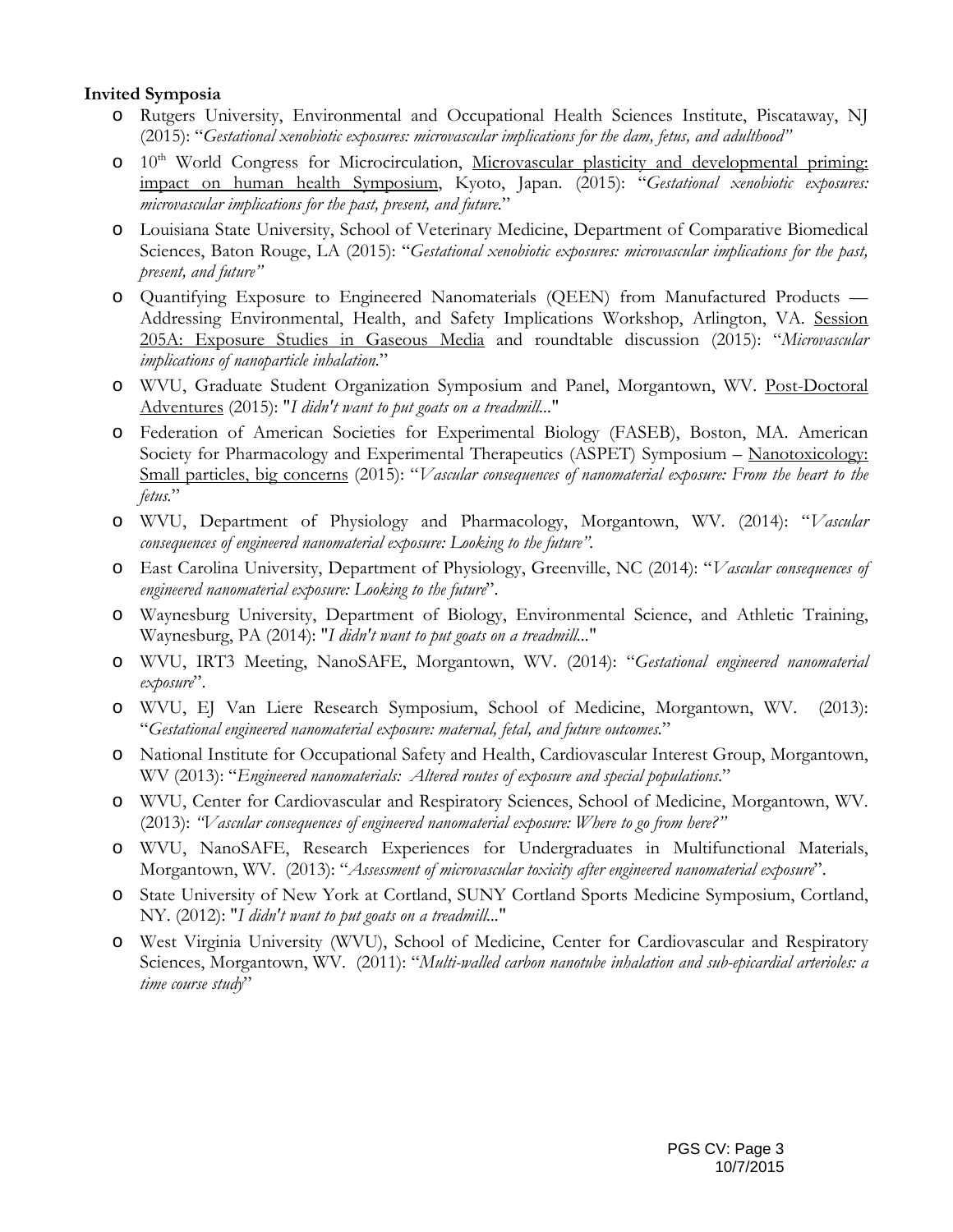# **Publications**

*Peer Reviewed Manuscripts* 

- 1. Minarchick VC, **Stapleton PA**, Sabolsky E, Nurkiewicz TR. Cerium Dioxide Nanoparticles Improve Microvascular Dysfunction and Reduce Oxidative Stress in Spontaneously Hypertensive Rats. Frontiers (in revision)
- 2. Engler-Chiurazzi EB, **Stapleton PA**, Stalnaker JJ, Rambo-Hernandez KE, Sarkar SN, Jun S, Quintana DD, Ren X, Hu Heng, Nurkiewicz TR, McBride CR, Yi J, Simpkins JW. Adult Behavioral Consequences of Prenatal Engineered Nanomaterial Exposure in Rodents. Neurotoxicology and Teratology (in revision)
- 3. Nichols CE, Shepherd DL, Knuckles TL, Thapa D, Stricker JC, **Stapleton PA**, Minarchick VC, Alway SE, Nurkiewicz TR, Hollander JM. Cardiac and Mitochondrial Dysfunction Following Acute Pulmonary Exposure to Mountaintop Removal Mining Particulate Matter. American Journal of Physiology (In Press; October 5, 2015)
- 4. **Stapleton PA**, Abukabda AB, Hardy SL, Nurkiewicz TR. Xenobiotic Pulmonary Particle Exposure and Systemic Cardiovascular Response via Neurological Links: The Other White Meat. American Journal of Physiology - Heart and Circulatory Physiology (In Press; September 18, 2015)
- 5. **Stapleton PA**, McBride CR, Yi J, Nurkiewicz TR. Uterine microvascular sensitivity to nanomaterial inhalation: an in vivo assessment. Toxicology and Applied Pharmacology (In Press; September 14, 2015)
- 6. **Stapleton PA**. Gestational xenobiotic exposures: microvascular implications for the past, present, and future. Journal of Physiology (In Press; August 14, 2015) (*invited symposium review*)
- 7. **Stapleton PA**, Nichols CE, Yi J, McBride CR, Minarchick VC, Shepherd DL, Hollander JM, Nurkiewicz TR. F1 Generation microvascular consequences of gestational nanomaterial exposure. Nanotoxicology. 2015 Nov;9(8): 941-51.
- 8. Minarchick VC, **Stapleton PA**, Waldron NR, Leonard SS, Sabolsky E, Nurkiewicz TR. Microvascular Dysfunction from cerium dioxide nanoparticles is exposure route dependent. Toxicol Sci. 2015 Mar; 144(1): 77-89, 2015.
- 9. **Stapleton PA**, Nurkiewicz TR. Maternal nanomaterial exposure: a double threat to maternal uterine health and fetal development? Nanomedicine (Lond). May; 9(7):929-31, 2014. *(invited editorial)*
- 10. **Stapleton PA**, Nurkiewicz TR. Vascular distribution of nanomaterials. Wiley Interdiscip Rev Nanomed Nanobiotechnol. 2014 May;6(4):338-48. (*invited review*)
- 11. Minarchick VC, **Stapleton PA**, Porter DW, Wolfarth MG, Çiftyürek E, Barger M, Sabolsky E, Nurkiewicz TR. Pulmonary nano-cerium dioxide exposure impairs coronary and mesenteric arteriolar reactivity. Cardiovascular Toxicology. Dec; 13: 323-37, 2013.
- 12. **Stapleton PA**, Minarchick VC, Yi J, Engels K, McBride CR, Nurkiewicz TR. Maternal engineered nanomaterial exposure and fetal microvascular function: does the Barker hypothesis apply? Am J Obstet Gynecol. Sep; 209(3): 227.e1-227.e11, 2013.
- 13. Yi J, Chen BT, Schwegler-Berry D, Frazer D, Castranova V, McBride C, Knuckles T, **Stapleton PA**, Minarchick VC, Nurkiewicz TR. Whole-body nanoparticle aerosol inhalation exposures, J. Vis. Exp. May; (75), 2013.
- 14. Knuckles TL, **Stapleton PA**, Minarchick VC, Esch L, McCawley M, Hendryx M, Nurkiewicz TR. Air pollution particulate matter collected from an appalachian mountaintop mining site induces microvascular dysfunction. Microcirculation. Feb; 20(2):158-169, 2013.
- 15. **Stapleton PA**, Minarchick VC, Cumpston AM, McKinney W, Chen BT, Sager TM, Frazer DG, Mercer RR, Scabilloni J, Andrew M, Castranova V, Nurkiewicz TR. Impairment of coronary arteriolar endothelium-dependent dilation after multiwalled-carbon nanotube inhalation: a time course study. IJMS. Oct; 13: 13781-13803, 2012.
- 16. **Stapleton PA**, Minarchick V, Knuckles TL, Nurkiewicz TR. Xenobiotic Particle Exposure and Microvascular Endpoints: A Call to Arms. Microcirculation. Feb; 19(2):126-42, 2012.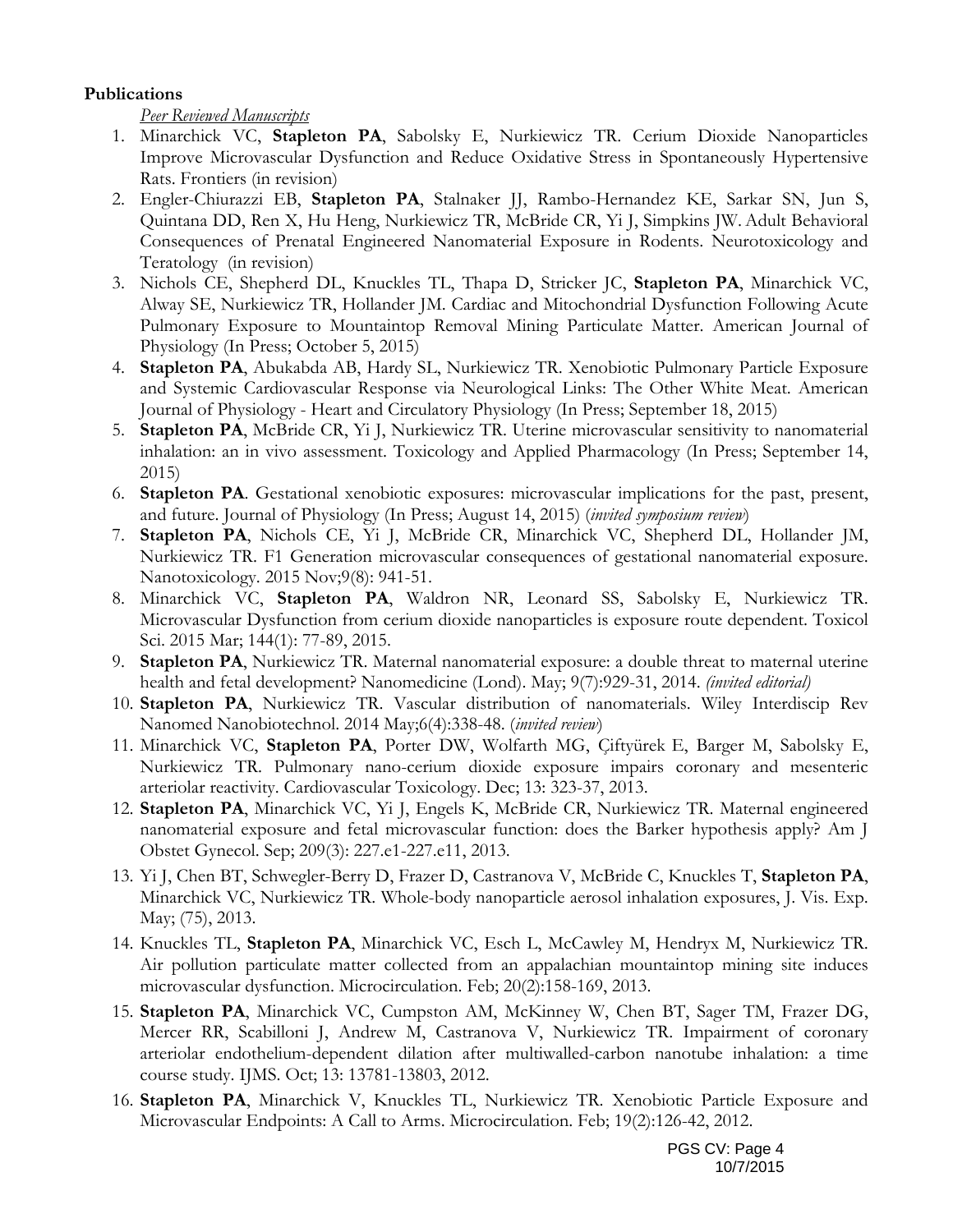- 17. **Stapleton PA**, Goodwill AG, James ME, Brock RW, Frisbee JC. Hypercholesterolemia and Microvascular Dysfunction: Interventional Strategies. J Inflamm. Nov; 7(1):54, 2010.
- 18. Frisbee JC, Goodwill AG, **Stapleton PA**, Frisbee SJ, d'Audiffret AC. Aspirin resistance with genetic dyslipidemia: contribution of vascular thromboxane generation. Physiol Genomics. Aug; 42(3):331- 41, 2010.
- 19. d'Audiffret AC, Frisbee SJ, **Stapleton PA**, Goodwill AG, Isingrini E, Frisbee JC. Depressive behavior and vascular dysfunction: a link between clinical depression and vascular disease? J Appl Physiol. May; 108(5):1041-51, 2010.
- 20. **Stapleton PA,** Goodwill AG, James ME, d'Audiffret AC and Frisbee JC. Differential Impact of Familial Hypercholesterolemia and Combined Hypercholesterolemia on Vascular Wall and Network Remodeling in Mice. Microcirculation. Jan; 17(1):47-58, 2010.
- 21. Goodwill AG, Frisbee SJ, **Stapleton PA**, James ME and Frisbee JC. Impact of chronic anticholesterol therapy on development of microvascular rarefaction in the metabolic syndrome. Microcirculation. Aug 4:1-18, 2009.
- 22. **Stapleton PA**, James ME, Goodwill AG, Frisbee JC. Obesity and Vascular Dysfunction. Pathophysiology. Aug; 15(2): 79-89, 2008.
- 23. Goodwill AG, **Stapleton PA**, James ME, d'Audiffret AC, Frisbee JC. Increased arachidonic acidinduced thromboxane generation impairs skeletal muscle arteriolar dilation with genetic dyslipidemia. Microcirculation. Oct; 15(7): 621-31, 2008.
- 24. **Stapleton PA**, Goodwill AG, James ME, Frisbee JC. Altered mechanisms of endotheliumdependent dilation in skeletal muscle arterioles with genetic hypercholesterolemia. Am J Physiol Regul Intergr Comp Physiol., Sept; 293(3): R1110-9, 2007.

### *Book Chapter*

- 1. **Stapleton PA**, Abukabda AB, Nurkiewicz TR. "Assessment of Vascular Reactivity" in: *Cardiovascular Toxicology*, of Cardiovascular Physiology 3rd edition (in preparation)
- 2. **Stapleton PA**, Abukabda AB, Nurkiewicz TR. "Principles of Toxicology" in: *Modern Pharmacology*, (in review)
- 3. **Stapleton PA**, Knuckles TL, Minarchick V, Gautam G, Nurkiewicz TR. Cardiovascular System. In: *Encyclopedia of Toxicology*, Cardiovascular System. In: Wexler, P. (Ed.), Encyclopedia of Toxicology, 3rd edition vol 1. Elsevier Inc., Academic Press, pp. 730-747, 2014.

*Abstracts* (\*denotes selected for platform presentation)

- 1. Nichols CE, Hollander JM, Engels K, McBride CR, Yi J, Abukabda AB, **Stapleton PA**, Nurkiewicz TR. Maternal Nanomaterial Inhalation During Gestation Impairs Microvascular Reactivity and Alters the Fetal Genome. The Toxicologist (2016)
- 2. Minarchick VB, **Stapleton PA**, Shannahan JH, Sabolsky EM, Nurkiewicz TR, Brown JM. Endothelial Alterations and Direct Nanomaterial Interaction Influences Vascular Reactivity. The Toxicologist (2016)
- 3. Abukabda AB, **Stapleton PA**, Nurkiewicz. Nano-Titanium Dioxide Exposure Differentially Affects Segmental Vascular Reactivity. The Toxicologist (2016)
- 4. **Stapleton PA**, McBride CR, Yi J, Nurkiewicz TR. *In Vivo* Microvascular Implications of Nano-TiO2 Inhalation Throughout Estrous and During Pregnancy. The Toxicologist (2016)
- 5. \* Abukabda AB, **Stapleton PA**, Nurkiewicz. Exposure to Nano-titanium Dioxide Differentially Impacts Vascular Cholenergic Sensitivity. Research and Education in Nanotoxicology at West Virginia Interdisciplinary Graduate Education and Research Traineeship and Nanotechnology-Environmental Effects and Policy (REN@WVU-NEEP) Collaborative Symposium. (2015)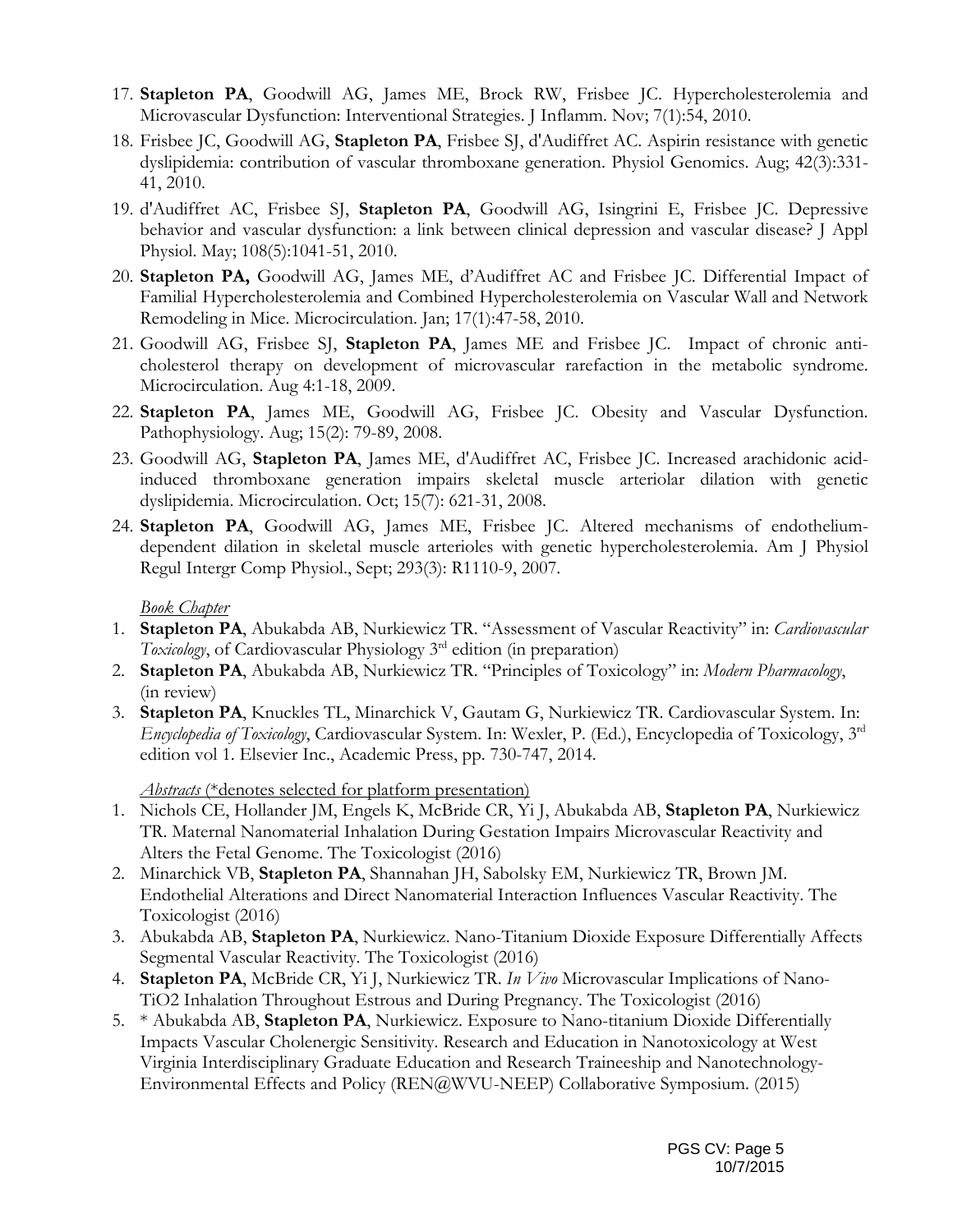- 6. Simon SA, **Stapleton PA**, Abukabda AB, McBride CR, Nurkiewicz, TR. Engineered Nanomaterial Effects on the Cardiovascular Effects. West Virginia IDeA Network of Biomedical Research Excellence (WV-INBRE), Huntington, WV (2015)
- 7. Krupta RC, **Stapleton PA**, Abukabda AB, Minarchick VC, Nurkiewicz, TR. Impact of nanomaterial Exposure on the Reactivity of Small Arteries in the Mesentery. WVNano Research Experiences for Undergraduate, Summer Undergraduate Research Symposium, Morgantown, WV (2015)
- 8. Abukabda AB, **Stapleton PA**, Nurkiewicz, TR. Acute Exposure to Nano-Titanium Dioxide Differentially Impairs Endothelial Cellular Signaling. Joint Regional American Association of Pharmaceutical Scientists (AAPS) and International Society for Pharmcoeconomics and Outcomes Research (ISPOR), Morgantown WV (2015)
- 9. Minarchick VC, **Stapleton PA**, Sabolsky EM, Nurkiewicz TR. Cerium Dioxide Nanoparticles Improve Microvascular Dysfunction and Reduce Oxidative Stress. Alleghany-Erie Society of Toxicology (2015)
- 10. Abukabda AB, **Stapleton PA**, Nurkiewicz, TR. Differential Effects of Nano-Titanium Dioxide Exposure on Vascular Reactivity. Alleghany-Erie Society of Toxicology (2015)
- 11. \* Minarchick VC, **Stapleton PA**, Sabolsky EM, Nurkiewicz TR. Determining the Anti-Oxidant Potential in Cerium Dioxide Nanoparticles. International Symposium on Organic Electronics and Bioelectronics, Clemson GA (2015)
- 12. Minarchick VC, **Stapleton PA**, Sabolsky EM, Nurkiewicz TR. Cerium Dioxide Nanoparticles: Pro or Anti-Oxidant Potential *In Vivo*. The Toxicologist (2015)
- 13. **Stapleton PA**, McBride CR, Yi J, Nurkiewicz TR. Uterine Intravital Microscopy 24-Hours After Nanosized Titanium Dioxide Exposure. The Toxicologist (2015)
- 14. Engler-Chiurazzi EB, Stalnaker JJ, Ren X, Hu H, Sarkar SN, Jun S, Quintana DD, **Stapleton PA**, Nurkiewicz TR, McBride CR, Simpkins JW. Adult Behavioral Consequences of Prenatal Nanomaterial Exposure. Van Liere Research Day (2015)
- 15. Abukabda AB, **Stapleton PA**, Nurkiewicz, TR. Dose-Dependent Effect of Nano-Titanium Dioxide Exposure on Aortic Reactivity. West Virginia University, Van Liere Research Day (2015)
- 16. Minarchick VC, **Stapleton PA**, Sabolsky EM, Nurkiewicz TR. Cerium Dioxide Nanoparticles Display Microvascular Anti-Oxidant Activity *In Vivo*. Van Liere Research Day (2015)
- 17. Engler-Chiurazzi EB, Stalnaker JJ, Ren X, Hu H, Sarkar SN, Jun S, Quintana DD, **Stapleton PA**, Nurkiewicz TR, McBride CR, Simpkins JW. Adult Behavioral Consequences of Prenatal Titanium Dioxide Nanoparticle Inhalation Exposure. Society for Neuroscience (2014)
- 18. \* Minarchick VC, **Stapleton PA**, Fix NR, Leonard SS, Sabolsky EM, Nurkiewicz TR. Determining a Mechanistic Link Between Cerium Dioxide Nanoparticles and Arteriolar Dysfunction. Alleghany-Erie Society of Toxicology (2014)
- 19. **Stapleton PA**, Nichols CE, Yi J, Minarchick VC, Hollander JM, Nurkiewicz TR. Gestational Nanomaterial Exposure. Alleghany-Erie Society of Toxicology (2014)
- 20. \* Engler-Chiurazzi, EB, Stalnaker, JJ, **Stapleton, PA**, Nurkiewicz, TR, Simpkins, JW. Behavioral Consequences of Prenatal Titanium Dioxide Nanoparticle Inhalation Exposure. Alleghany-Erie Society of Toxicology (2014)
- 21. Minarchick VC, **Stapleton PA**, Fix NR, Leonard SS, Sabolsky EM, Nurkiewicz TR. Nanomaterial Exposure Route Differentially Affects Microvascular Function. NanoSAFE Bioelectronics and Biosensing Symposium. (2014)
- 22. **Stapleton PA**, Nichols CE, Yi J, Minarchick VC, Hollander JM, Nurkiewicz TR. Gestational Nanomaterial Exposure: what does the future hold? The Toxicologist (2014)
- 23. Minarchick VC, **Stapleton PA**, Fix NR, Leonard SS, Sabolsky EM, Nurkiewicz TR. Nano-Cerium Dioxide Exposure and Arteriolar Dysfunction: What is the Mechanism? The Toxicologist (2014)
- 24. **Stapleton PA**, Minarchick VC, Yi J, Frisbee JC, Nurkiewicz TR. Engineered Nanomaterial Exposure and the Metabolic Syndrome. The Toxicologist (2014)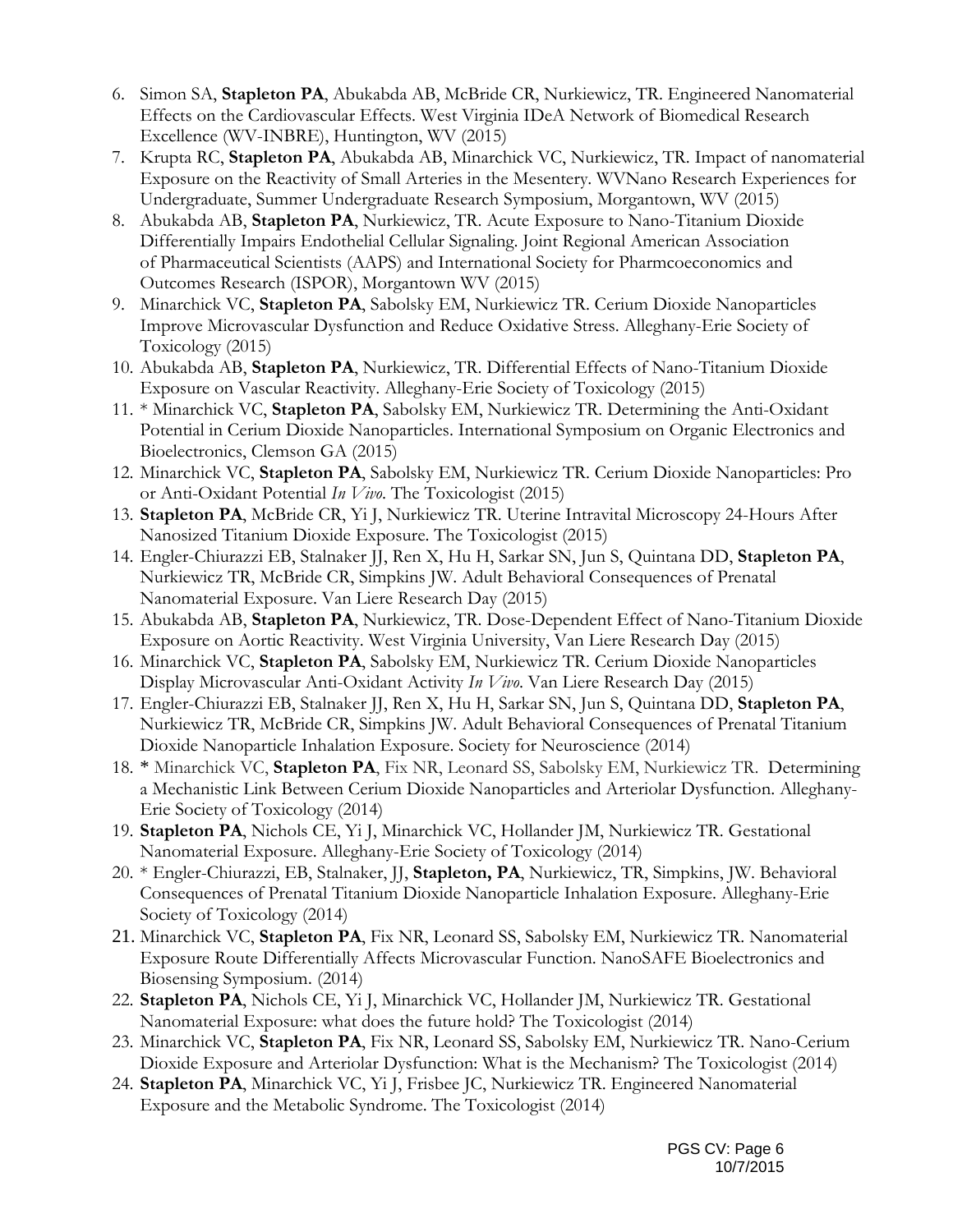- 25. Minarchick VC, **Stapleton PA**, Fix NR, Leonard SS, Sabolsky EM, and Nurkiewicz TR. Cerium Dioxide Nanoparticles: Determining the Source of Microvascular Dysfunction. West Virginia University, Van Liere Research Day (2014)
- 26. **Stapleton PA**, Nichols CE, Yi J, Minarchick VC, Hollander JM, Nurkiewicz TR. Gestational nanomaterial exposure and the Barker Hypothesis: What may the future hold? West Virginia University, Van Liere Research Day (2013)
- 27. Aippersbach SM, **Stapleton PA**, Minarchick VC, Nurkiewicz TR. Do nanomaterials case vasoactive substances in the blood? WVNano Research Experiences for Undergraduate, Summer Undergraduate Research Symposium (2013)
- 28. **\*Stapleton PA**, Minarchick VC, Yi J, McBride CR, Engels K, Nurkiewicz TR. Engineered Nanomaterial Exposure During Gestation: Could the Barker Hypothesis be at Play? Alleghany-Erie Society of Toxicology (2013)
- 29. Minarchick VC, **Stapleton PA**, Waldron NR, Porter DW, Sabolsky EM, Nurkiewicz TR. Free Radical Generation: A Potential Mechanism for Arteriolar Dysfunction Following Cerium Dioxide Nanoparticle Exposure. Alleghany-Erie Society of Toxicology (2013)
- 30. **Stapleton PA**, Chen BT, Mercer RR, Scabilloni J, Castranova V, Nurkiewicz TR. Direct interaction between multi-walled carbon nanotubes and the coronary microcirculation. The Toxicologist. (2013)
- 31. **Stapleton PA**, Minarchick VC, Yi J, McBride CR, Engels K, Nurkiewicz TR. Does the Barker Hypothesis apply to maternal nanomaterial exposure and fetal microvascular function ? The Toxicologist (2013)
- 32. Minarchick VC, **Stapleton PA**, Sabolsky EM, Nurkiewicz TR. Nano-Cerium Dioxide Exposure and Arteriolar Dysfunction: Exposure Route Dependency. The Toxicologist. (2013)
- 33. **\*Stapleton PA**, Minarchick VC, Yi J, Nurkiewicz TR. Gestational engineered nanomaterial exposure: maternal, fetal, and future outcomes. West Virginia University, Van Liere Research Day (2013)
- 34. Spears KS, **Stapleton PA**, Minarchick VC, Knuckles TL, Nurkiewicz TR. Comparison of titanium dioxide, zinc oxide, and multi-walled carbon nanotubes on arteriolar system. WVNano Research Experiences for Undergraduate, Summer Undergraduate Research Symposium (2012)
- 35. **StapletonPA**, Minarchick V, Cumpston A, McKinneyW, Chen BT, FrazerD, CastranovaV, Nurkiewicz TR. Thinking outside the lung: Alternate routes of nanoparticle exposure. Alleghany-Erie Society of Toxicology. (2012)
- 36. Minarchick V, **StapletonP**, Porter DW, Sabolsky E, Nurkiewicz T. Dose Exposure Route Matter: Assessing the Effects of Nano-Cerium Dioxide Exposure on Arteriolar Reactivity. Alleghany-Erie Society of Toxicology. (2012)
- 37. Knuckles T, **StapletonP**, Minarchick V, McCawley M, Esch L, Nurkiewicz T. Systemic Microvascular Dysfunction Induced by Ambient Mountain Top Mining Particulate Matter. Alleghany-Erie Society of Toxicology. (2012)
- 38. **\*StapletonPA**, McBride CR, Chen BT, CastranovaV, Nurkiewicz TR. Effects of multi-walled carbon nanotube coincubation on vascular reactivity and nitric oxide (NO) bioavailability. The Toxicologist. (2012)
- 39. **\*StapletonPA**, Minarchick V, Cumpston A, McKinneyW, Chen BT, FrazerD, CastranovaV, Nurkiewicz TR. Thinking outside the lung: Alternate routes of nanoparticle exposure. The Toxicologist. (2012)
- 40. Knuckles T, **StapletonP**, Minarchick V, McCawley M, Esch L, Nurkiewicz T. Ambient Mountain Top Mining Particulate Matter Alters Systemic Microvascular Function. The Toxicologist. (2012)
- 41. \*Minarchick V, **StapletonP**, Porter D, Sabolsky E, Nurkiewicz T. Pulmonary nanoceria exposure impairs coronary and mesenteric arteriolar reactivity. The Toxicologist. (2012)
- 42. Minarchick VC, **Stapleton PA**, Porter DW, Sabolsky EM, and Nurkiewicz TR. Nano Cerium Dioxide (CeO2) Exposure Impairs Mesenteric Arteriolar Reactivity. West Virginia University, Van Liere Research Day (2012)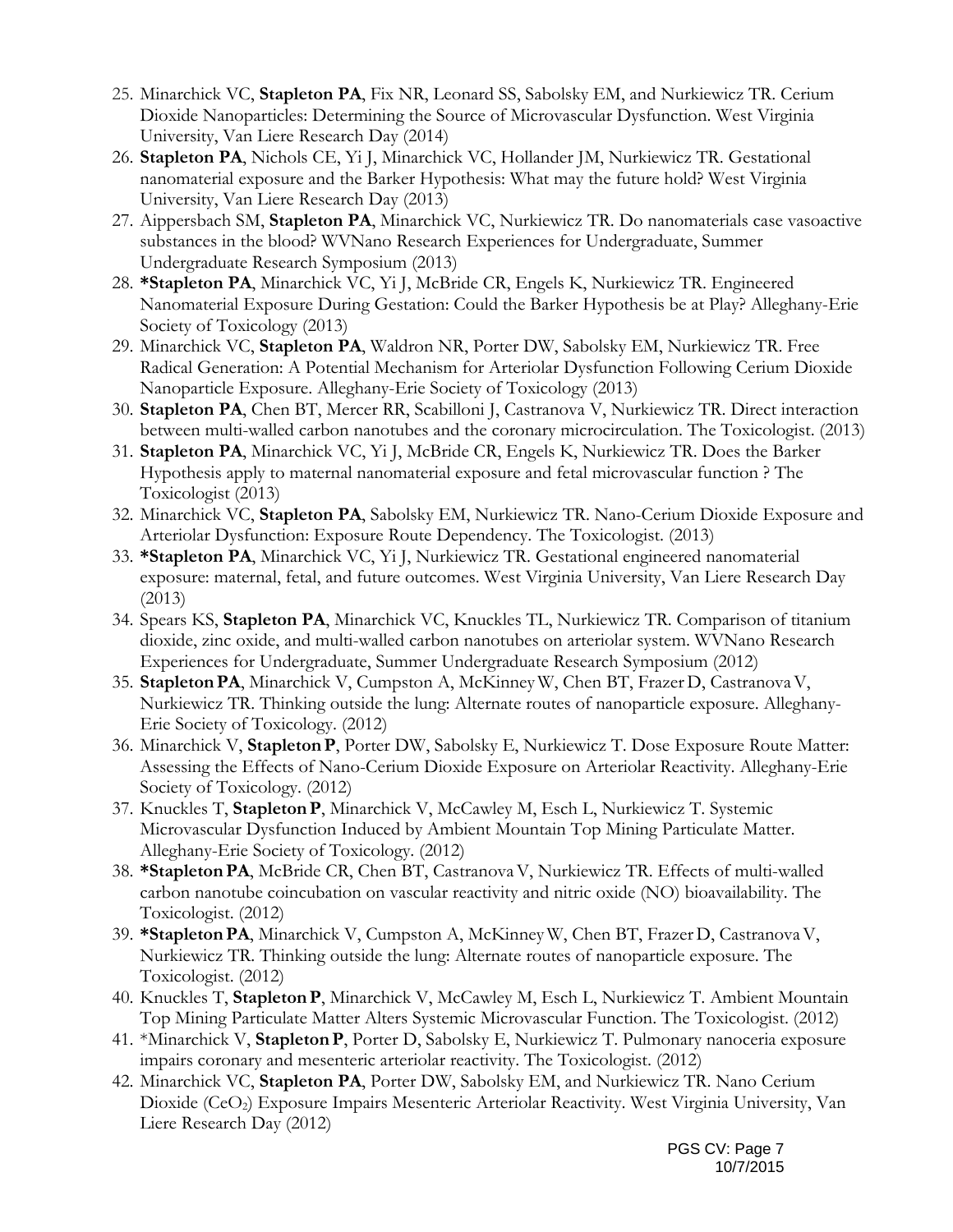- 43. **StapletonPA**, Minarchick V, Chen BT, Cumpston A, McKinneyW, FrazerD, CastranovaV, Nurkiewicz TR. Thinking outside the lung: Biomedical nanoparticle exposure. West Virginia University, Van Liere Research Day (2012)
- 44. **StapletonPA**, Minarchick V, Cumpston A, McKinneyW, Chen BT, Sager T, FrazerD, Castranova V, Nurkiewicz TR. Multi-walled carbon nanotube impairment of microvascular sub-epicardial arteriolar endothelium-dependent dilation: a time course study; Alleghany-Erie Society of Toxicology. (2011)
- 45. **\*StapletonPA**, Minarchick V, Cumpston A, McKinneyW, Chen BT, FrazerD, CastranovaV, Nurkiewicz TR. Time-Course of impaired coronary arteriolar endothelium-dependent dilation after multi-walled carbon nanotube inhalation; The Toxicologist. (2011)
- 46. **Stapleton PA**, Goodwill AG, Morrisette MR, James ME, Frisbee JC. Impaired Arteriolar Dilation in a Mouse Model of Familial Hypercholesterolemia: Impact of Chronic Exercise and Anti-Cholesterol Therapy**.** FASEB J. 24:593.5 (2010)
- 47. \*Beckett JAL, James ME, **Stapleton PA**, Goodwill AG, d'Audiffret AC, Frisbee JC**.** Insulin Resistance-Independent Impairments to Arterial Endothelial Function with Depressive Symptoms in Mice FASEB J. 24:1044.3 (2010)
- 48. Goodwill AG, **Stapleton PA**, Frisbee SJ, James ME, d'Audiffret AC, Frisbee JC**.** Increased Vascular Generation of Thromboxane A2: an Initiating Condition for Microvascular Rarefaction in Obese Zucker Rats? FASEB J. 24:774.19 (2010)
- 49. Goodwill AG, **Stapleton PA**, Frisbee SJ, Frisbee JC. Obesity-Induced Increased Vascular Thromboxane A2 Generation an Initiating Stimulus for Microvascular Rarefaction? Microcirculation World Congress, (2010)
- 50. Frisbee J, Goodwill AG, **Stapleton PA**, Frisbee SJ, d'Audiffret AC. Aspirin Resistance with Genetic Dyslipidemia: Contribution of Vascular Thromboxane Generation. Microcirculation World Congress (2010)
- 51. Mahmoud OM, **Stapleton PA**, Frisbee JC, d'Audiffret AC, Mukdadi OM. Simple fast noninvasive technique for measuring brachial wall mechanics during flow mediated vasodilatation analysis; *Progress in Biomedical Optics and Imaging - Proceedings of SPIE* 7265 , art. no. 72650T (2009)
- 52. **\*Stapleton PA**, d'Audiffret AC, Frisbee SJ, Frisbee JC. Correlation Between Peripheral Vascular Function, Markers of Inflammation, and Depression in Human Subjects; FASEB J. 23:795.3. (2009)
- 53. Goodwill AG, **Stapleton PA**, James ME, d'Audiffret AC, Frisbee JC. Increased arachidonic acidinduced thromboxane generation impairs skeletal muscle arteriolar dilation with genetic dyslipidemia. FASEB J. 23:766.3. (2009)
- 54. **Stapleton PA**, Goodwill AG, James ME, Frisbee JC. Altered mechanisms of endotheliumdependent dilation with dyslipidemia in skeletal muscle arterioles with genetic hyperlipidemia. WVU Physiology, Julie Betschart Research Symposium. (2008)
- 55. Mahmoud OM, **Stapleton PA**, Frisbee JC, Mukdadi OM. Noninvasive Measurement of Brachial Wall Mechanics During Flow-Mediated Vasodilation Using 2D Ultrasound Strain Tensor Imaging; ASME Summer Bioengineering Conference. (2008)
- 56. Frisbee J, Goodwill AG, **Stapleton PA**, James ME, Bryner RW, Frisbee SJ. Metabolic Syndrome and Microvascular Rarefaction: Contributions from Nitric Oxide and Inflammation; 25th Conference of the European Society for Microcirculation. (2008)
- 57. **Adams P**, Nader GA, Visich PS, Pistilli EE, Gutmann L, Lilly C, Hoffman EP, Gordon PM. Acute Apoptotic Transcriptional Responses to Resistance Exercise Training; *FASEB J.* 20:A398 (2006)
- 58. Nader GA, **Adams P**, Pistilli E, Guttman L, Gordan PM, Hoffman EP. Skeletal muscle remodeling during hypertrophy involves the coordinated expression of growth and atrophy genes; *FASEB J.* 20:A392 (2006)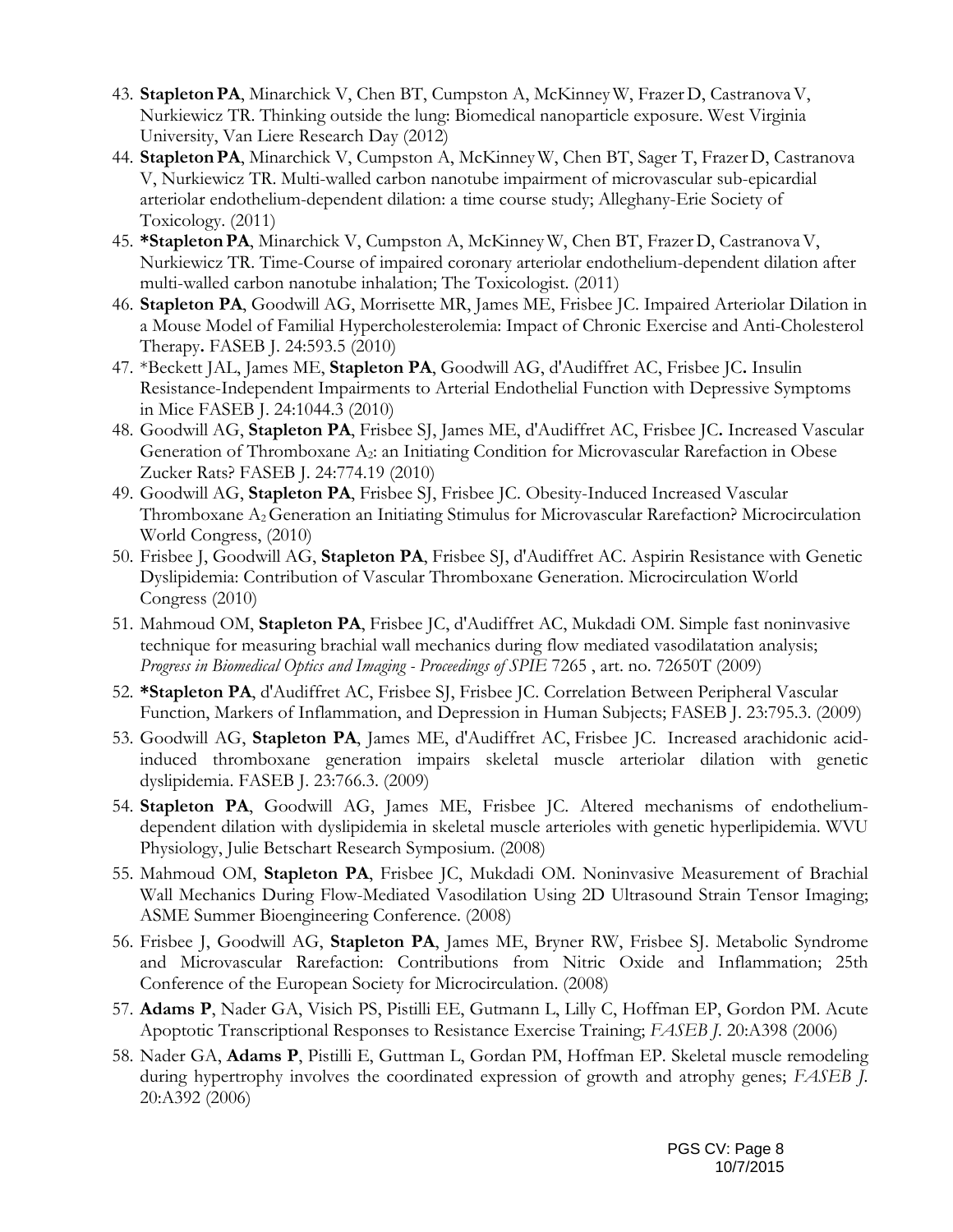59. **Adams P**, Lox CL, Pawlow L, Covington NK, Butki BD, Gordon PM. Body Image Concerns and Cosmetic Surgery in Female Intercollegiate Athletes; American College of Sports Medicine. (2005)

| Year<br>(Semester) | <b>Course Title</b>               | Role                       | <b>Class Profile</b>                                              | Lecture<br>Hours                |
|--------------------|-----------------------------------|----------------------------|-------------------------------------------------------------------|---------------------------------|
| $2015$ (F)         | <b>MSI</b> Problem-Based Learning | Small Group<br>Facilitator | 8-10 medical students                                             | 3                               |
| $2014$ (F)         | Therapeutic Modalities (ATP 306)  | Primary<br>Instructor      | 14 undergraduate pre-<br>professional students                    | 48 (lecture)<br>32 (laboratory) |
| 2013 (Sp)          | Exercise Physiology (EXPH 364)    | Team<br>Instructor         | 76 undergraduate<br>students                                      | 15                              |
| $2012$ (F)         | Exercise Physiology 1 (EXPH 365)  | Team<br>Instructor         | 5 undergraduate<br>students                                       | 15                              |
| $2012$ (Sp)        | Exercise Physiology (EXPH 364)    | Team<br>Instructor         | 55 undergraduate<br>students                                      | 15                              |
| $2012$ (Sp)        | Exercise Physiology (EXPH 365)    | Team<br>Instructor         | $60$ undergraduate<br>students                                    | 15                              |
| $2011$ (F)         | Exercise Physiology (EXPH 364)    | Team<br>Instructor         | 75 undergraduate<br>students                                      | 15                              |
| 2011 (F)           | Exercise Physiology 1 (EXPH 365)  | Team<br>Instructor         | 45 undergraduate<br>students                                      | 6                               |
| 2011 (Sp)          | Exercise Physiology (EXPH 364)    | Team<br>Instructor         | 30 undergraduate<br>students                                      | 15                              |
| $2011$ (Sp)        | Exercise Physiology 1 (EXPH 365)  | Team<br>Instructor         | 45 undergraduate<br>students                                      | 6                               |
| $2010$ (F)         | Exercise Physiology 1 (EXPH 365)  | Team<br>Instructor         | 45 undergraduate<br>students                                      | 6                               |
| 2010(Sp)           | Exercise Physiology 1 (EXPH 365)  | Team<br>Instructor         | 30 undergraduate<br>students                                      | 6                               |
| 2010 (Sp)          | Kinesiology                       | Guest<br>Lecturer          | $35$ undergraduate<br>students                                    | $\mathfrak{Z}$                  |
| 2010 (Sp)          | Exercise Physiology 2 (EXPH 567)  | Team<br>Instructor         | 15 graduate students                                              | 10                              |
| 2009               | Human Function                    | Small Group<br>Facilitator | 15-20 medical<br>students                                         | 15                              |
| 2003               | Therapeutic Modalities            | Primary<br>Instructor      | 5 undergraduate<br>students in<br>preparation for<br>NATABOC exam | 30                              |

# **Teaching Activities**

# **Student Mentorship and Supervision**

| o Alaeddin Abukabda, Graduate Student                   | Fall 2014-present          |
|---------------------------------------------------------|----------------------------|
| o Spencer Duffey, Pharmacy Student, Research Internship | Fall 2014-present          |
| o Andrew Nickerson, Graduate Research Rotation          | Fall 2015                  |
| $\alpha$ 1 $\alpha$ WITH DE 111 0                       | $(TT$ $OH$ $A \setminus T$ |

o Samantha Simon, WVU INBRE and Health Science Technology Academy (HSTA) Program, University High School, Morgantown WV Summer 2015

o Rebekah Krupta, Research Experience for Undergraduates, WVU NanoSAFE Summer 2015

PGS CV: Page 9 10/7/2015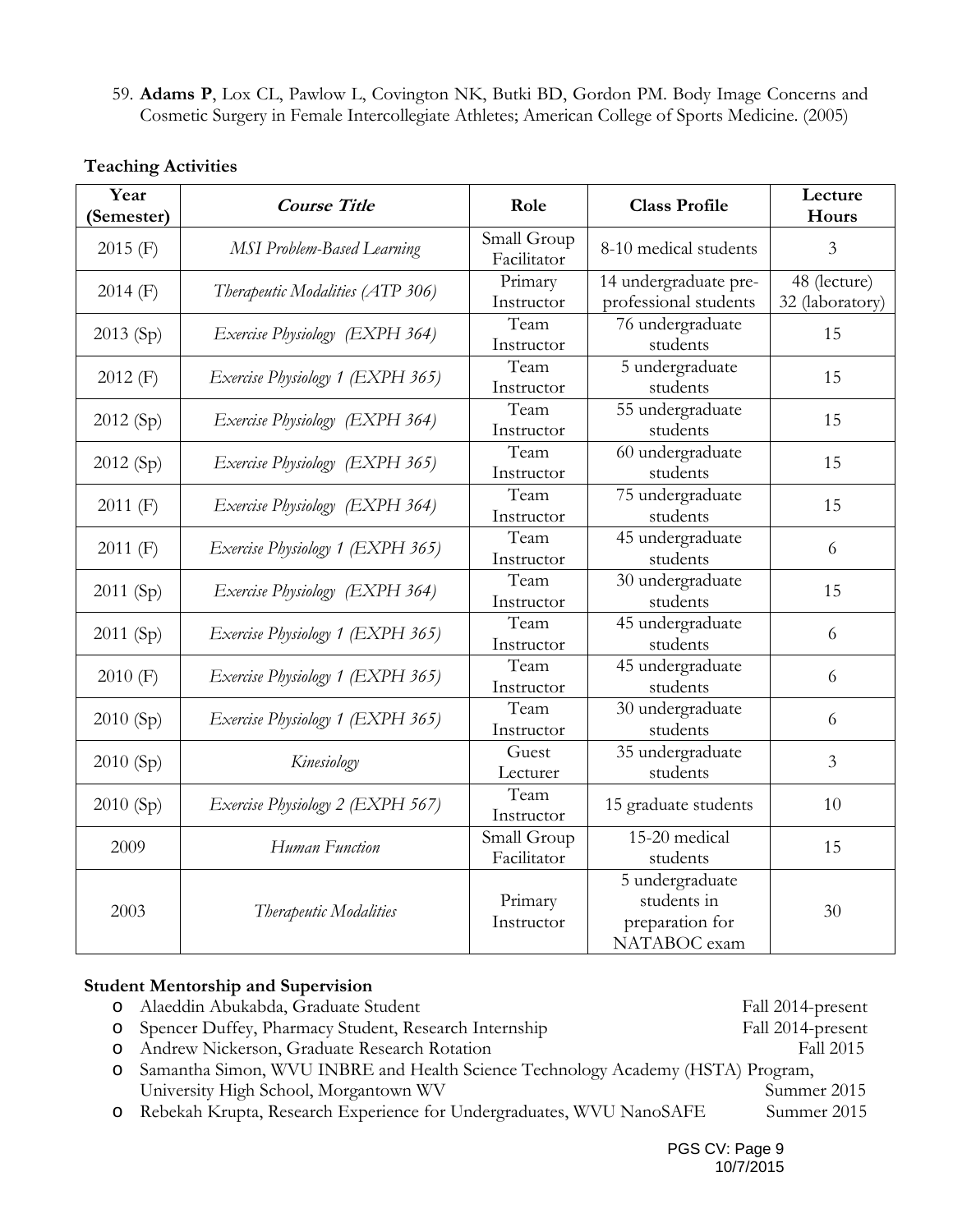| $\circ$ | Dr. Valerie Minarchick, Graduate Student                                 | Spring 2010-Summer 2015       |
|---------|--------------------------------------------------------------------------|-------------------------------|
| O       | Matt Potorti, Undergraduate Research Experience                          | Fall 2014                     |
| O       | Quincy Hathaway, Research Experience for Undergraduates WVU NanoSAFE     | Summer 2014                   |
| $\circ$ | Ashley Kerr, Graduate Research Rotation                                  | Spring-Summer 2014            |
| O       | Gaurav Gautam, Undergraduate Research Experience                         | Summer 2013                   |
| O       | Shannon Aippersbach, Research Experience for Undergraduates WVU NanoSAFE | Summer 2013                   |
| $\circ$ | Katie Spears, Research Experience for Undergraduates, WVU NanoSAFE       | Summer 2012                   |
| O       | Cody Nichols, Graduate Research Rotation                                 | Spring 2012                   |
| O       | Jonathon Bourne, Graduate Research Rotation                              | Fall 2011                     |
| $\circ$ | Nick Mazzone, Undergraduate Exercise Physiology Internship               | Summer 2011                   |
| O       | Catherine Kinzer, Graduate Research Rotation                             | Spring 2010                   |
| O       | Sara Fournier, Graduate Research Rotation                                | Spring 2010                   |
| O       | Joshua Butcher, Graduate Research Rotation                               | Spring 2010                   |
| O       | Paula Prentice, Graduate Basic Science Research Rotation                 | Fall 2009-Spring 2010         |
| O       | Stavros Astas, Graduate Research Rotation                                | Spring $2009 -$ Summer $2009$ |
| O       | Jordan Beckett, WVU INBRE Program, WV Wesleyan (WV SOM)                  | Summer 2009-Summer 2010       |
| $\circ$ | Katie McGregor, WVU INBRE Program, Davis and Elkins College              | Summer 2007                   |
|         | Hanna Lawther, Independent Study/Undergraduate Research Experience       | Spring 2006                   |

## **Professional Journal Activities**

#### *Editorial Board*

o 2012 - present: *Frontiers in Vascular Physiology*

#### *Ad Hoc Reviewer (\*denotes independent review)*

- o *American Journal of Physiology: - Lung, Cellular and Molecular Physiology*
- 
- o *Environmental Health Perspectives*  o *Cardiovascular Toxicology\**
- 
- o *Chemosphere\**
- o *Inhalation Toxicology*
- o *Journal of Nanomedicine and Nanotechnology\**
- o *Journal of Toxicology and Environmental Health*
- o *Journal Of Visualized Experiments*
- o *Life Sciences*
- o *Medicine and Science in Sports and Exercise*

## **Memberships (Past and Current)**

- o American College of Sports Medicine
- o American Heart Association
- o National Athletic Trainers' Association (BOC#: 030303086)
- o The Microcirculation Society
- o Society of Toxicology
	- Cardiovascular Toxicology Specialty Section
	- Nanotoxicology Specialty Section
	- Reproductive Toxicology Specialty Section
	- Women in Toxicology Special Interest Group
	- Allegheny-Erie Regional Chapter
- o *Molecules \**
- o *Microcirculation*
- o *Nanomedicine*
- o *Nanotoxicology\**
- o *Nigerian Medical Journal\**
- o *Particle and Fibre Toxicology*
- o *PLoS ONE\**
- o *Reproductive Toxicology\**
- o *Toxicology and Applied Pharmacology\**
- o *WIREs Nanomedicine and Nanobiotechnology*
- o *Toxicological Sciences\**